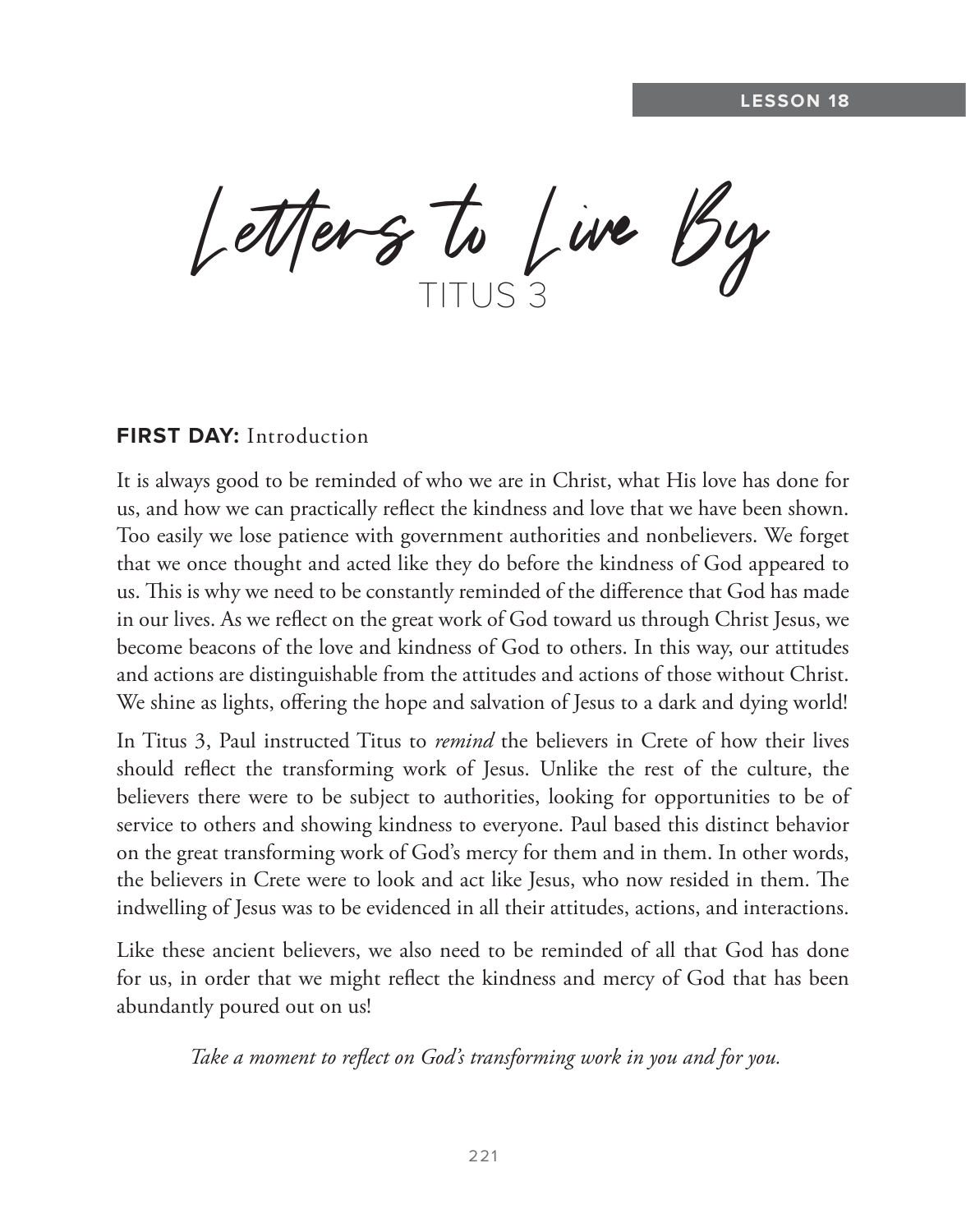

#### **FOOD FOR THOUGHT**

Cretans were notoriously turbulent, quarrelsome, and impatient of all authority. ... The welfare of any community depends on the acceptance by the Christians within it of the duty of demonstrating to all the world the nobility of Christian citizenship.<sup>1</sup> –William Barclay

## **SECOND DAY:** Read Titus 3:1–3

1. After Paul had given directives to Titus for specific groups in the church (Titus 2), he proceeded with essential exhortations for all the believers. The impetus was the grace of God that teaches men how to live godly lives, which was in stark contrast to the Cretan culture. In this final chapter, Paul directed Titus to *remind* all the believers of the type of behavior that would reflect the work of God's grace. Use Titus 3:1–2 to note and comment on this behavior in relation to:

a. *Rulers and authorities* (verse 1a)

(1) Link this with Romans 13:1–5 and 1 Peter 2:13–15 to understand and remark on the biblical principle for this directive.

- b. Their works (verse 1b)
	- (1) Contrast this with Titus 1:16. What do you see?
- c. Their speech (verse 2a)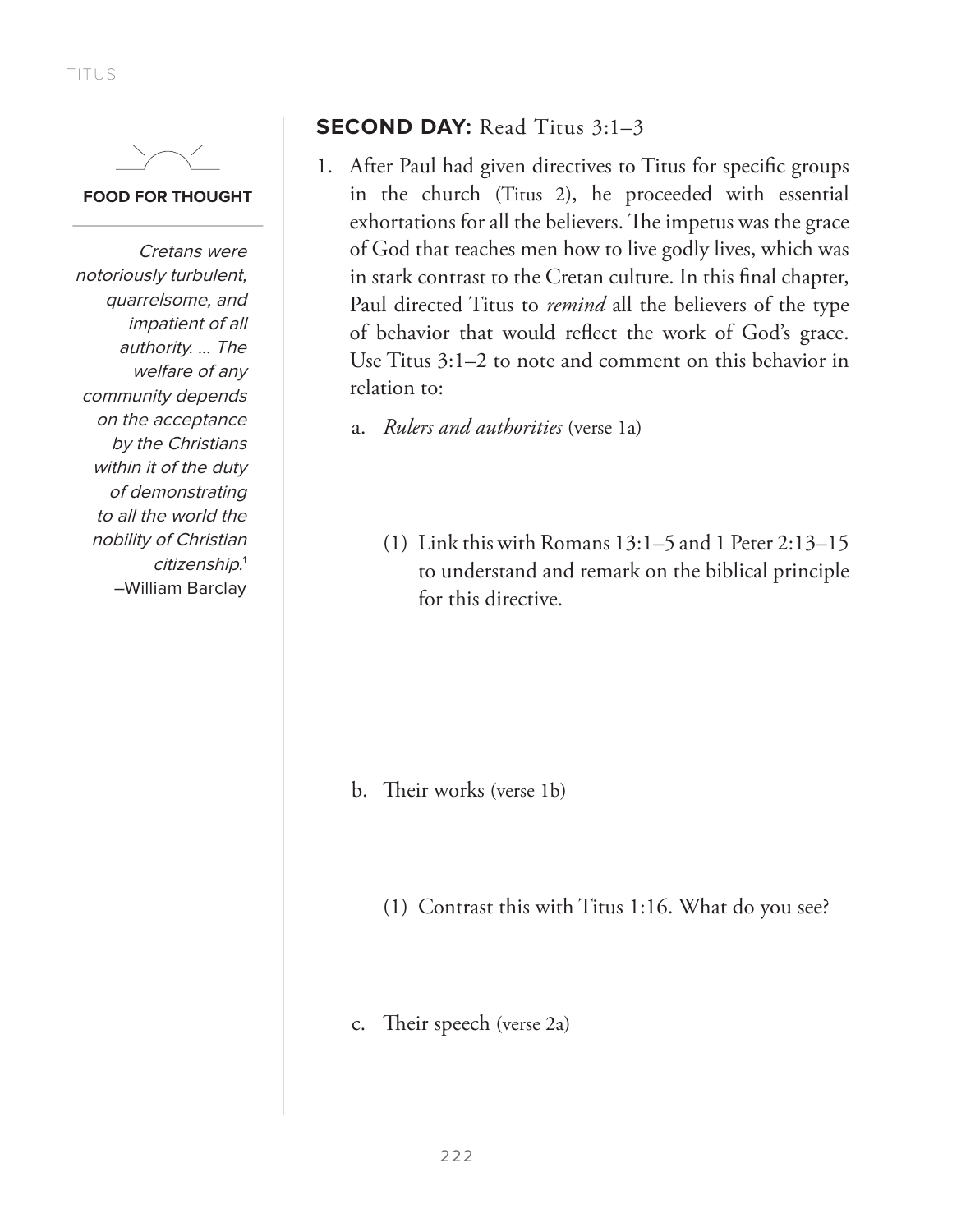- d. Their demeanor toward *all men* (verse 2b)
	- (1) Considering the behavior of the average Cretan (Titus 1:10–12), why would this behavior be outstanding?

- 2. To underscore the importance of gracious conduct toward unbelievers, Paul reminded the believers of their own state before coming to Jesus. Use Titus 3:3 to list and define the attitudes and actions of the lives of the Cretans before Christ.
	- a. List a few of the ungodly characteristics of your life before Jesus.
		- (1) What is the greatest transformation God has brought to your life?
	- b. Notice that those who do not know Jesus are *deceived*. How does this fact affect your attitude toward unbelievers?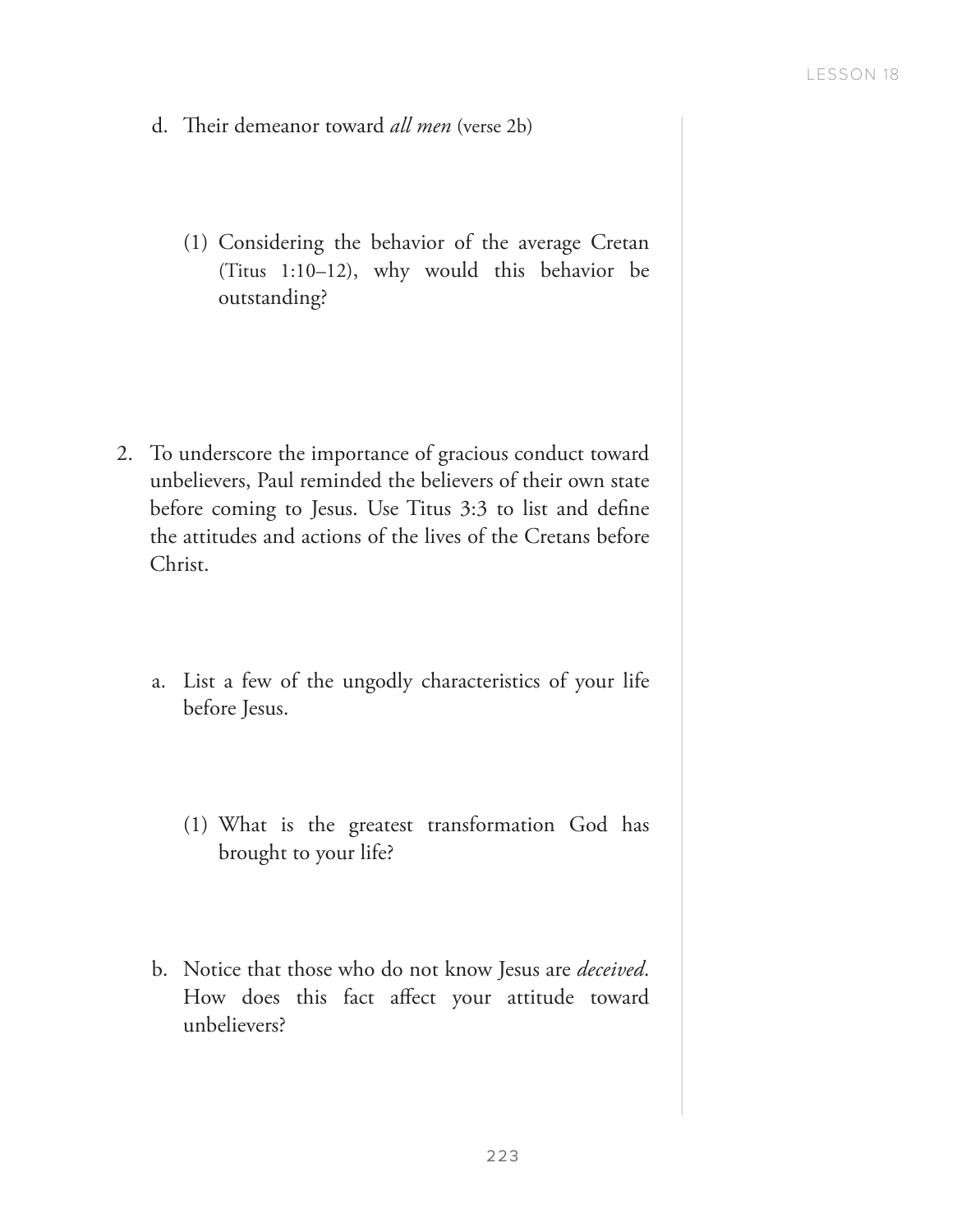- 3. Why do you think it is essential that believers be reminded of:
	- a. What godly attitudes and actions should be
	- b. What our former lives looked like before Christ

### **THIRD DAY:** Read Titus 3:4–8

- 1. After reminding believers of who they were before they knew God, Paul then reminded them of the salvation God had accomplished for them. Use the following phrases from Titus  $3:4-7$  (NLT) to share what speaks to you:
	- a. *When God our Savior revealed His kindness and love*
		- (1) The Greek word used here for *love* is *philanthropia*, from which we get our word *philanthropy*. It speaks of a love and benevolence for all mankind. Link this with Ephesians 3:17–19 and share your thoughts.

- b. *He saved us, not because of the righteous things we had done*
- c. *But because of His mercy*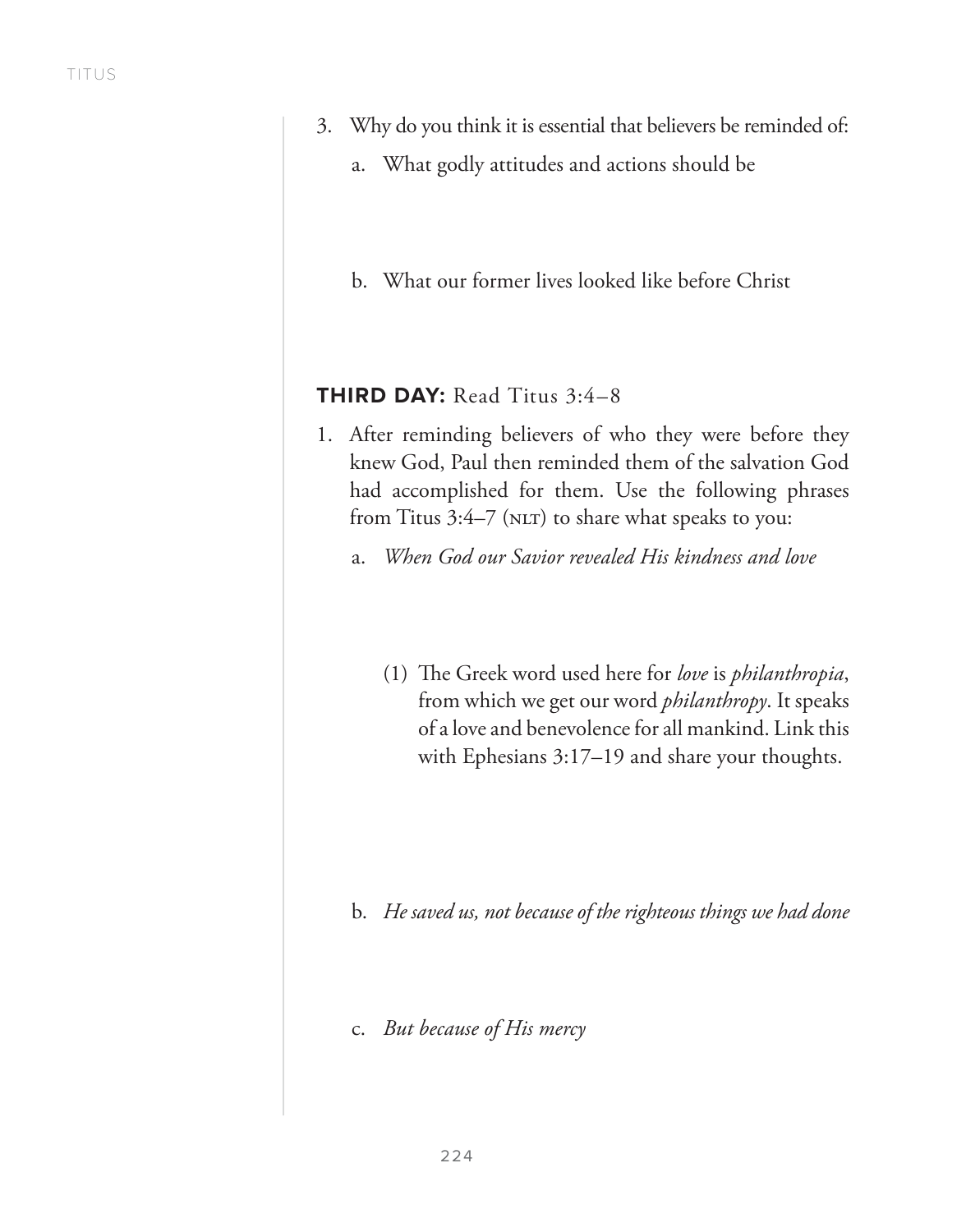- d. *He washed away our sins*
- e. *Giving us a new birth and new life through the Holy Spirit* 
	- (1) Link this with John 3:3 and 2 Corinthians 5:17. What do you see?

- f. *He generously poured out the Spirit upon us through Jesus Christ our Savior*
	- (1) Connect this with John 7:37–39a and Acts 2:33. What do you see?

- g. *Because of His grace He declared us righteous*
- h. *And gave us confidence that we will inherit eternal life*



**FOOD FOR THOUGHT**

The Greek word for washing is the same word used in Ephesians 5:26 to describe the washing of water by the word.



#### **FOOD FOR THOUGHT**

According to the Greek lexicon, regeneration indicates the production of a new life consecrated to God, a radical change of mind for the better.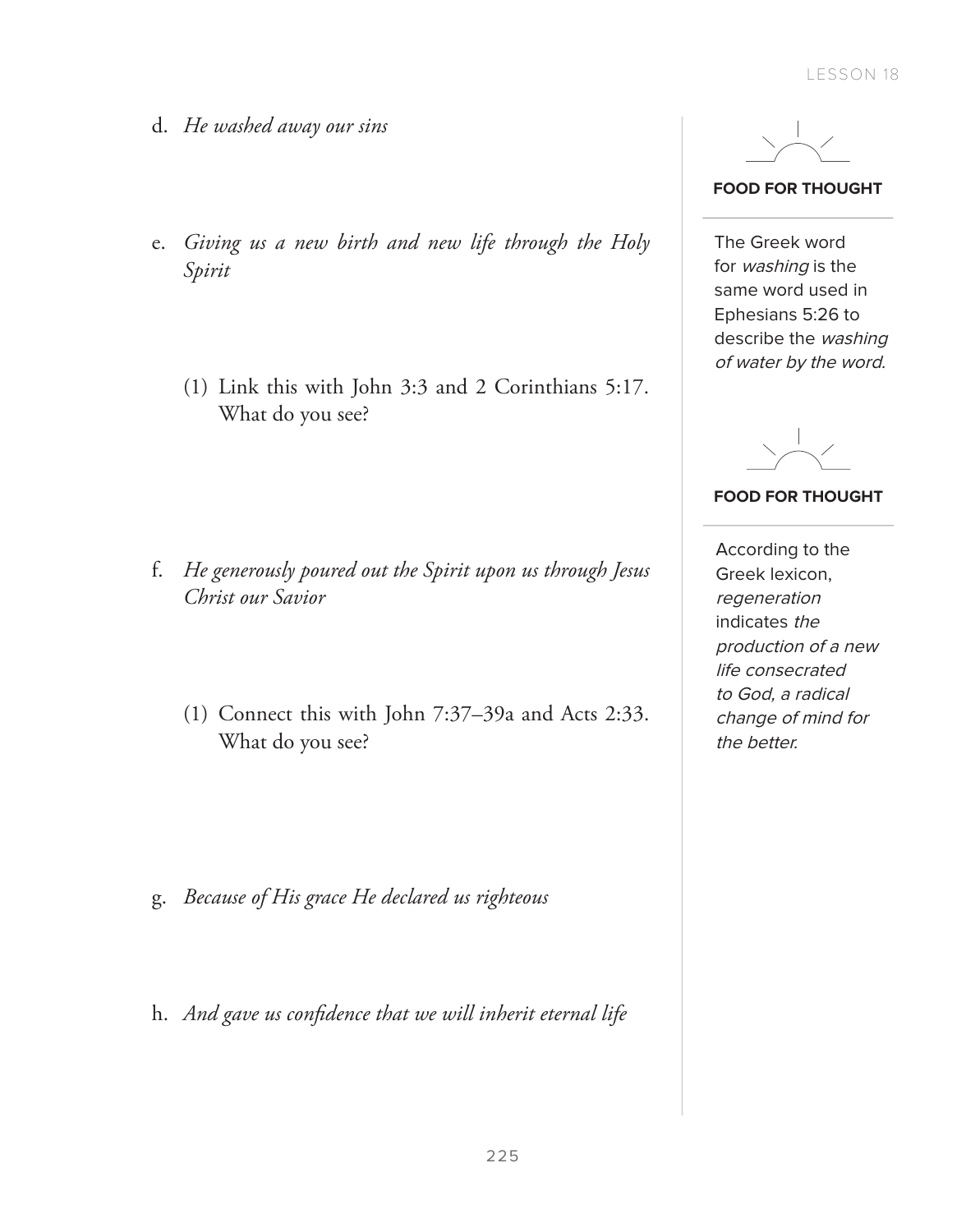TITUS



#### **FOOD FOR THOUGHT**

Bible scholar John Stott, in speaking of Titus 3:4–7, declared that this is perhaps the fullest statement of salvation in the New Testament.<sup>2</sup>

- (1) Use 1 Peter 1:4 to comment on what awaits us eternally as *heirs* of God.
- (2) How does our former state, as described in Titus 3:3, magnify what God has done for us? See also Romans 5:6–8.

- (3) Notice that in each aspect of salvation, God is the initiator. How does this speak to you?
- (4) Which of these phrases most ministers to you presently?
- 3. Concerning this description of our salvation, Paul stated definitively, *This is a faithful saying* (Titus 3:8a). Why do you think *these things* are important for believers to *affirm constantly*?
	- a. According to Titus 3:8b, what should our faith in God make us *careful to maintain*?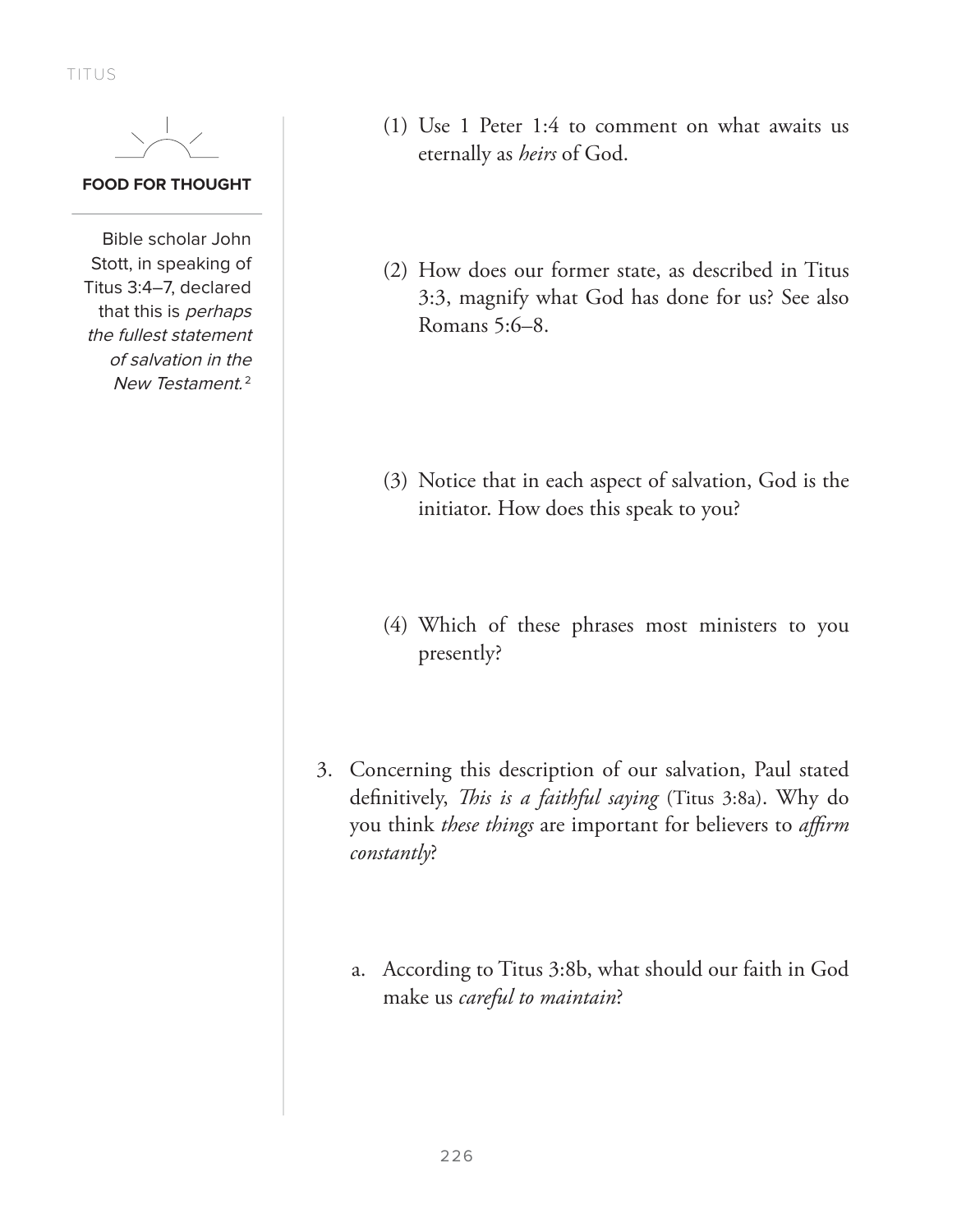- (1) What emphasis do the words *careful* and *maintain* add to this exhortation?
- (2) Considering all God has done for us, why is this a *good and profitable* response?
- 4. Paul used four significant words in his description of our salvation: *kindness, love, mercy,* and *grace*. Take a moment to express your gratitude to God for each of these great gifts.

## **FOURTH DAY:** Read Titus 3:9–11

- 1. After reminding the believers how they were to live in light of their great salvation, Paul cited what things the believers were to *avoid*. From Titus 3:9a, list them here.
	- a. Paul declared that such things were *unprofitable and useless* (Titus 3:9b). Contrast this with what he said about *good works* in Titus 3:8b. What does this contrast indicate to you?
- 2. The Greek word for *divisive* is *hairetikos*, from which we get the word *heretic*. According to Titus 3:10, how was Titus to deal with *a divisive man*?

#### **FOOD FOR THOUGHT**

The Greek word for avoid is peristemi, which literally means to turn the other way or do an about-face.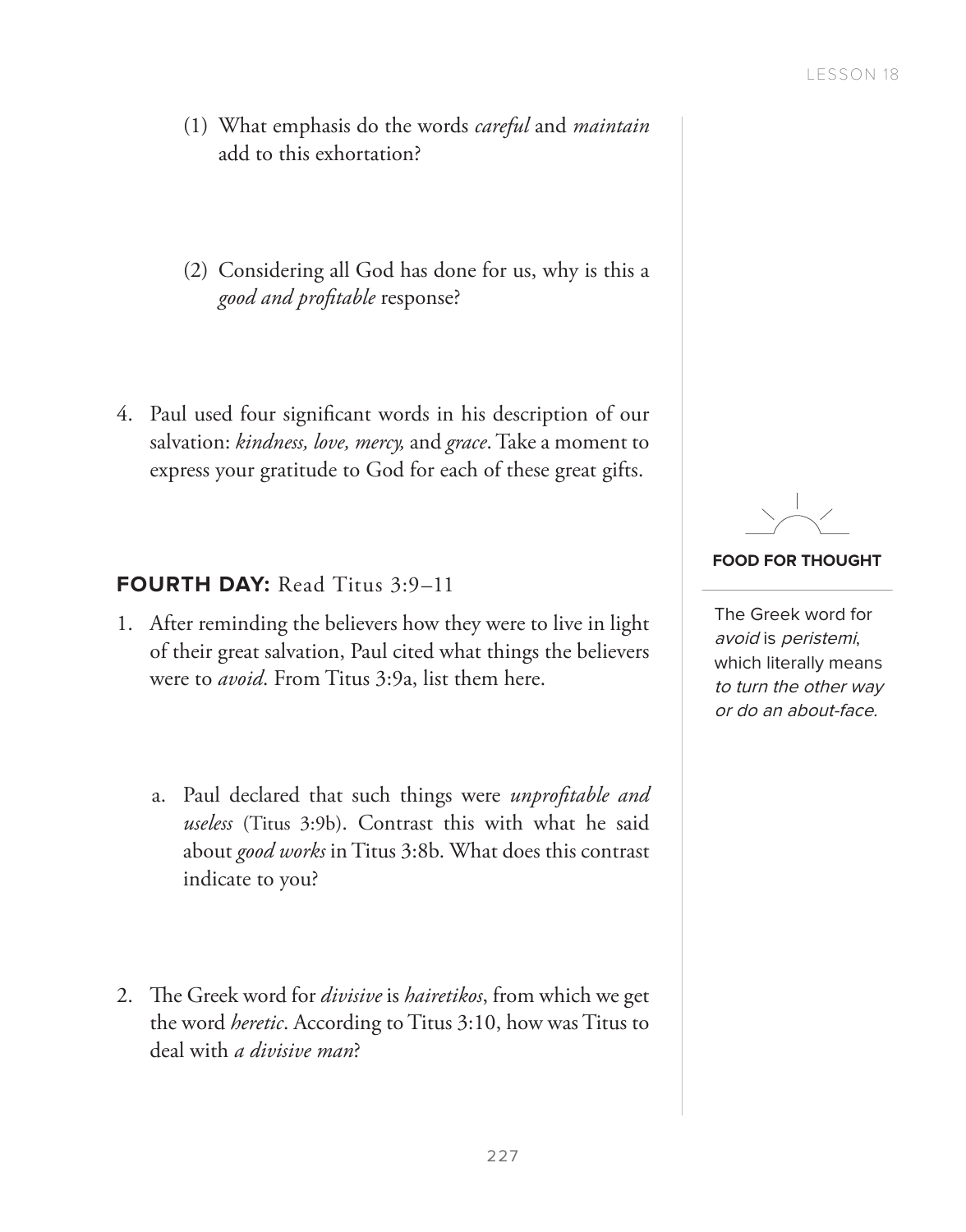- a. Why do you think Paul's instruction concerning this type of person was so sharp?
- b. Observe the stipulations for rejecting a *divisive* person. What does this convey to you?
- 3. If someone continued to be divisive, what did Titus need to recognize about them? Titus 3:11
	- a. Link this with Romans 16:17–18. What do you see?
		- (1) How can you recognize a divisive person?
- 4. Although these directives from Paul were stern, why are they crucial for the body of Christ?

# **FIFTH DAY:** Read Titus 3:12–15

1. As Paul closed his letter, he wrote in Titus 3:12a that he planned to *send* either Artemas or Tychicus to help Titus. Although we don't know anything about Artemas, Tychicus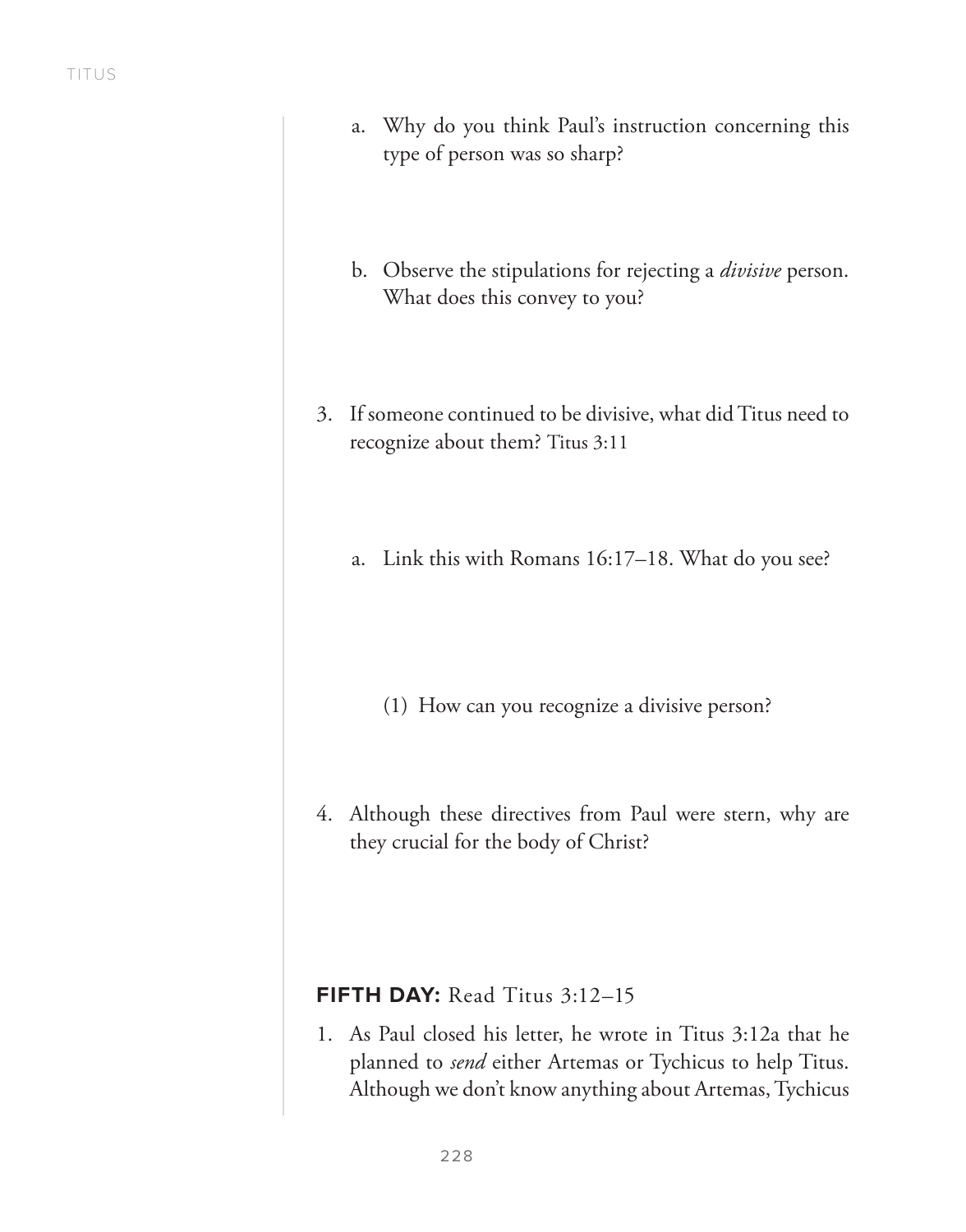appeared in several of Paul's epistles. Use Ephesians 6:21– 22, Colossians 4:7–8, and 2 Timothy 4:12 to explain why you think Tychicus would be a good man to send to Crete.

- 2. What was Titus to do when Paul sent these men? Titus 3:12b
- 3. Paul instructed Titus to send Zenas and Apollos *on their journey with haste* and to make sure that they lacked *nothing* (Titus 3:13). What do you find interesting about this?
- 4. Paul added a final word of exhortation for the believers in Crete. Note and comment on his instruction from Titus 3:14.
	- a. This was the fourth time Paul had exhorted Titus and the believers concerning *good works* in his epistle. Why do you think Paul placed such great emphasis on this?
- 5. From Titus 3:15, summarize Paul's closing remarks to Titus.



**FOOD FOR THOUGHT**

Bible scholars believe the term lawyer could indicate that Zenas was either a Roman jurist or an expert in the Law of Moses.